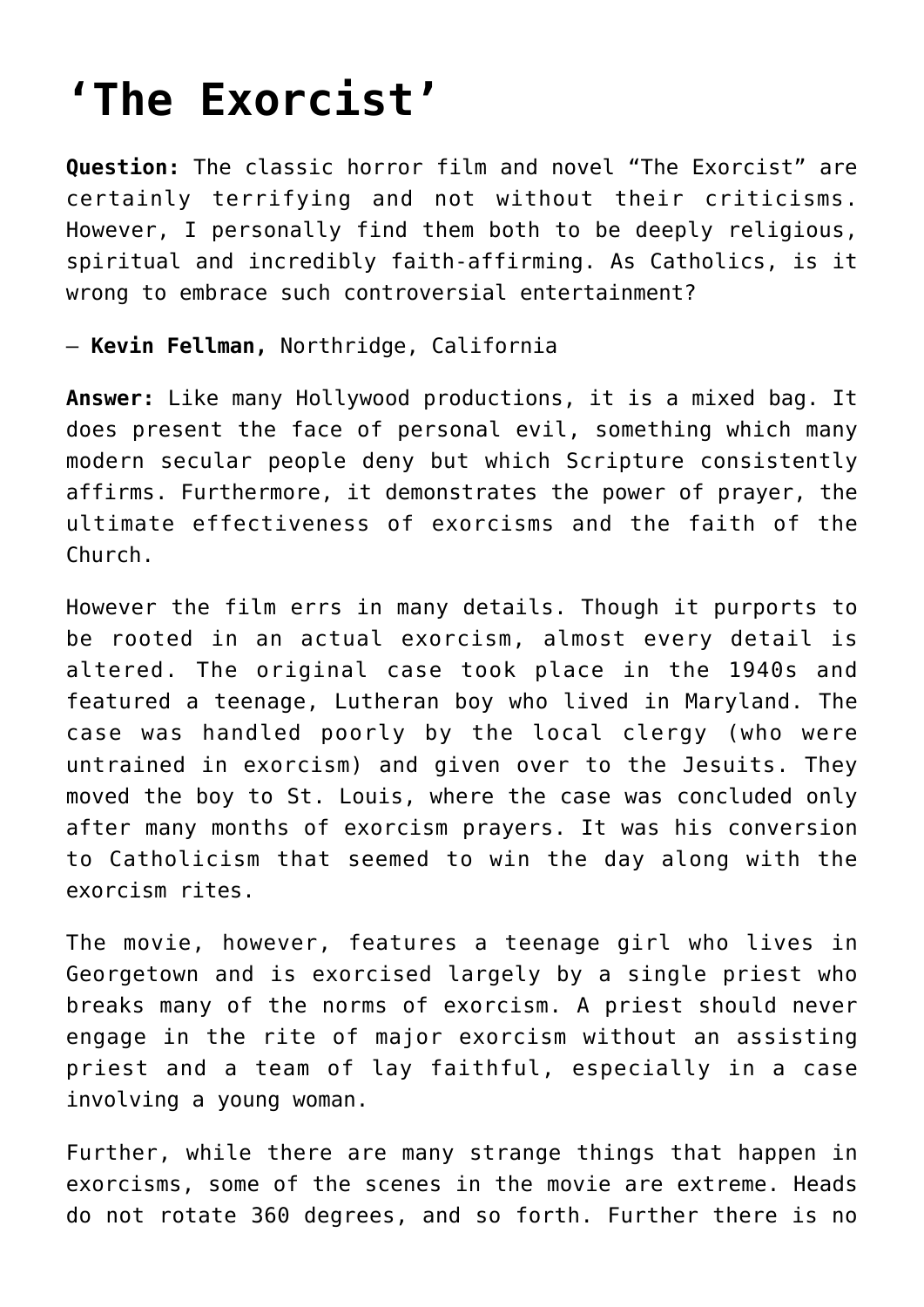record of a priest being killed in an exorcism.

Ultimately, demons do not have unlimited powers, and most of their rages and strange antics have more the quality of cheap parlor tricks meant to instill fear in the team or distract the exorcist from reading the rite. It is true that demons can and do rage in possessions, but the more usual case in exorcisms is that demons whine a lot and behave in rather narcissistic and juvenile ways. Truth be told, according to most exorcists, demons are very tedious and a real bore.

Overall, some of the excesses in the movie says more about cinematography than actual exorcisms.

## **What is peace?**

**Question:** What is peace in the Gospels? Jesus tells the disciples to say "peace" when they come into a house, and then if a peaceful person lives there peace will rest upon him, but if not it will return to them. So peace seems to be something more than a sentiment.

— **Marc,** via email

**Answer:** In the Scriptures, the Greek word translated "peace" is *eirenē*, from *eirō*, meaning "to join or tie together into a whole." So, peace is the experience of wholeness that occurs when all essential parts of something are present. Relationally, peace is the presence in the relationship of everything that should be there.

Hence, you are right, peace is more than a sentiment. It points to an objective reality and experience of integrity and interpersonal justice. It is something that can be offered and received. As an offered blessing, one must be open to receiving and reciprocating peace. Otherwise the offered peace will return to the one who offers it.

*Msgr. Charles Pope is the pastor of Holy Comforter-St. Cyprian*